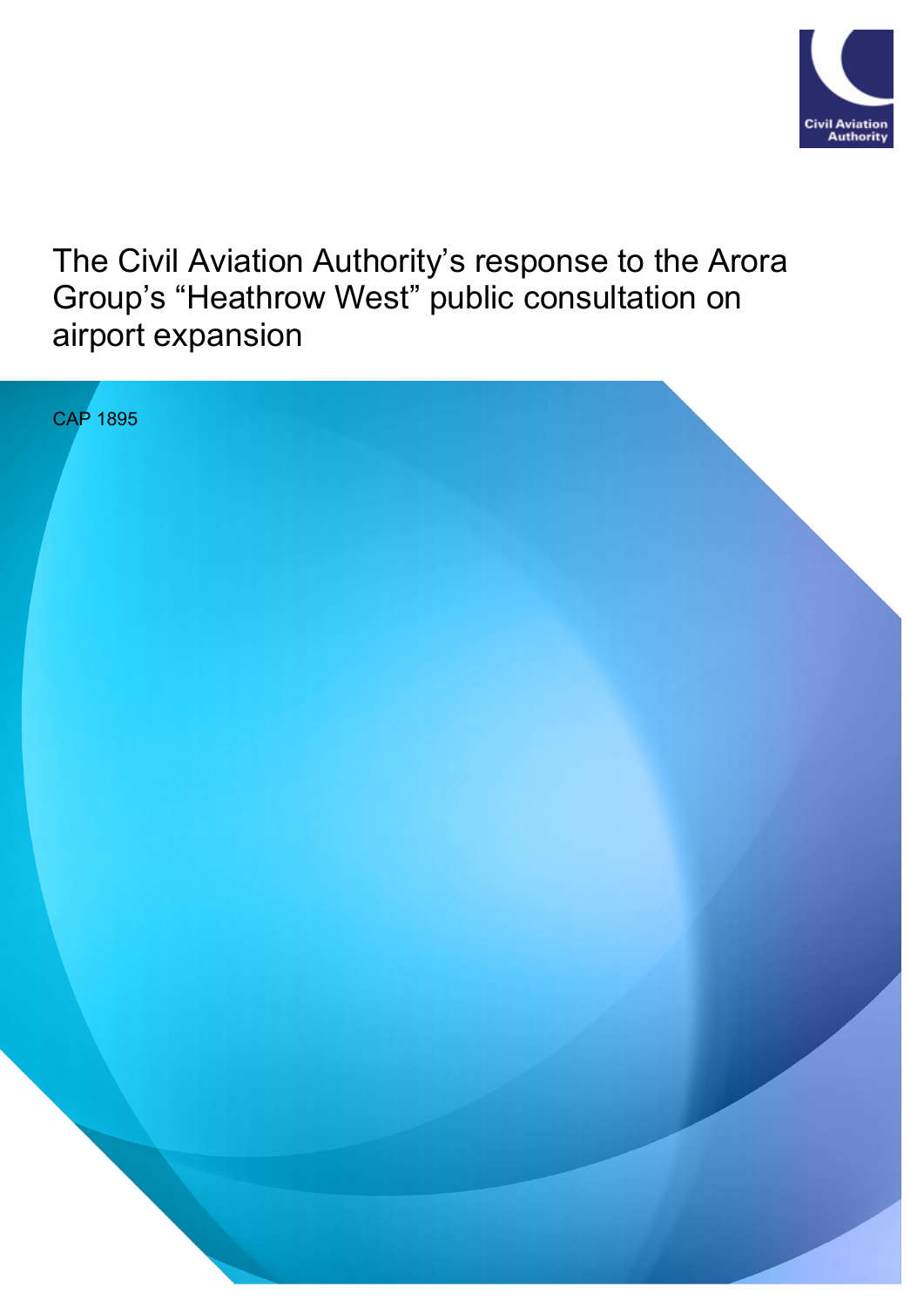#### **Published by the Civil Aviation Authority, 25 June 2019**

Civil Aviation Authority Aviation House Gatwick Airport South West Sussex RH6 0YR

You can copy and use this text but please ensure you always use the most up to date version and use it in context so as not to be misleading, and credit the CAA.

First published 2019 Second edition

The latest version of this document is available in electronic format at: www.caa.co.uk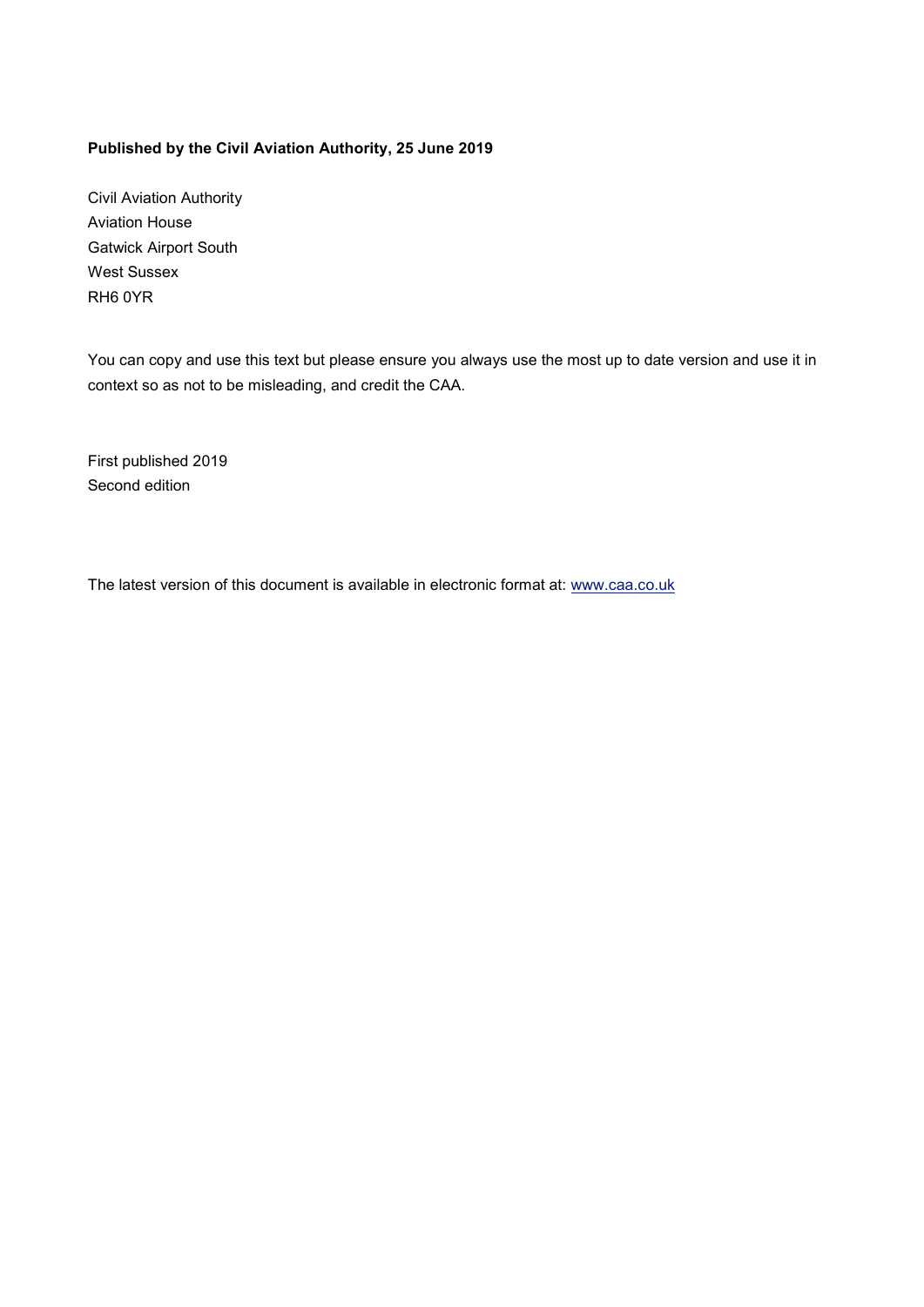# <span id="page-2-0"></span>**Contents**

| <b>Contents</b>                                                        | 3 |
|------------------------------------------------------------------------|---|
| The CAA's response to Arora's public consultation on airport expansion | 4 |
| <b>Introduction</b>                                                    | 4 |
| The CAA's regulatory roles and statutory functions                     | 4 |
| The CAA's role as a statutory consultee under planning law             | 5 |
| The CAA's regulatory roles and statutory functions                     | 6 |
| <b>Economic regulation</b>                                             | 6 |
| <b>Safety</b>                                                          |   |
| Airspace                                                               | 8 |
| <b>Aviation Security</b>                                               | 8 |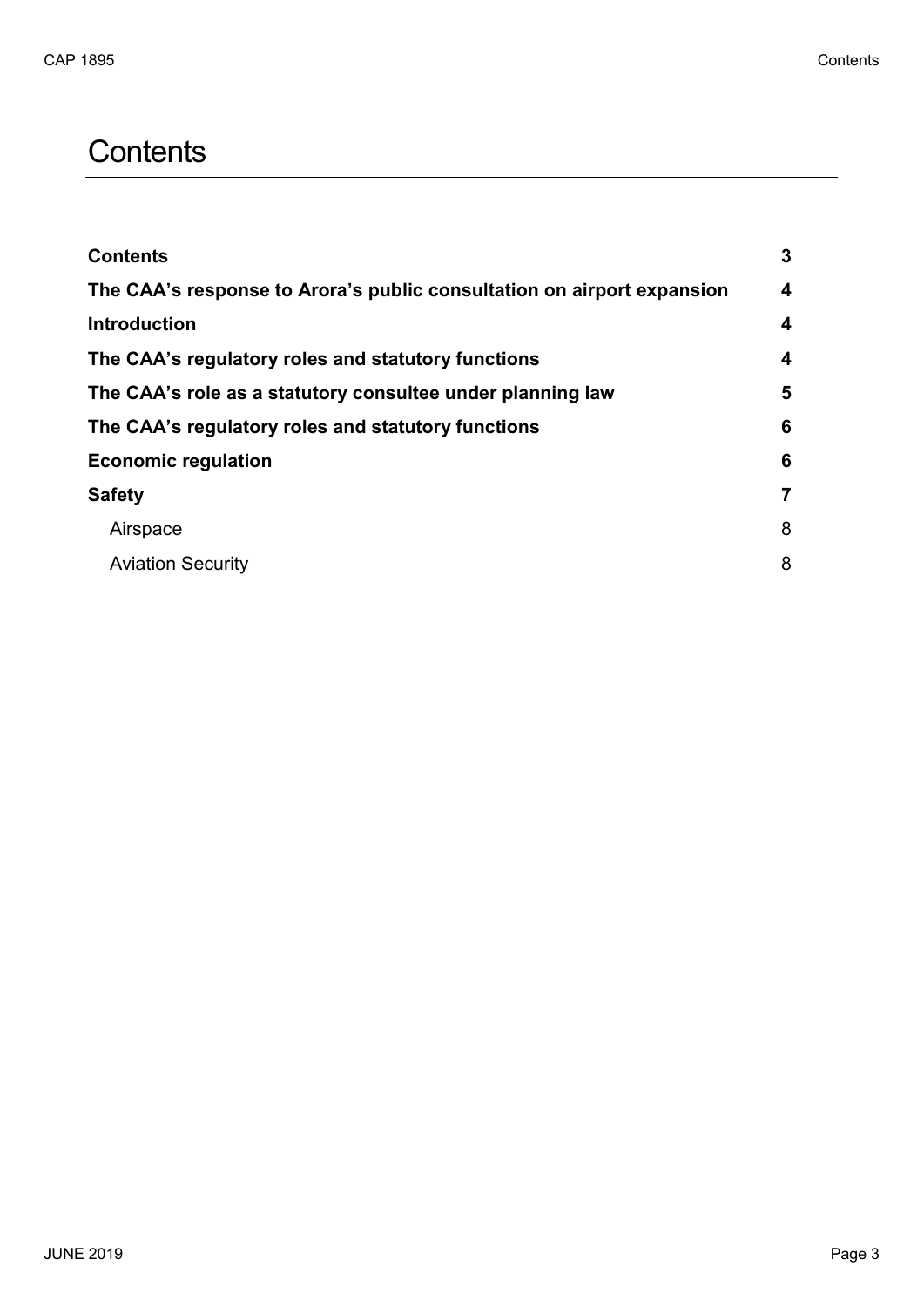# <span id="page-3-0"></span>The CAA's response to Arora's public consultation on airport expansion

## <span id="page-3-1"></span>**Introduction**

- 1. The Civil Aviation Authority (CAA) welcomes the opportunity to respond to the Arora Group's (Arora) public consultation for Heathrow West, a proposal to construct a new terminal at Heathrow Airport.
- 2. The CAA has a number of statutory functions which impact on the success of any scheme proposed to meet or deliver the objective of the Airports NPS.
- 3. Arora's proposals for a new terminal will be subject to CAA regulatory processes and approval, where applicable. We have engaged, and will continue to engage, with Arora over the coming months to understand its proposals for a new terminal insofar as they relate to our relevant regulatory roles and statutory functions.

# <span id="page-3-2"></span>**The CAA's regulatory roles and statutory functions**

- 4. The CAA is the UK's specialist aviation regulator. We ensure that:
	- the aviation industry meets the highest safety standards. We regulate the safety of airport design against UK, European and international safety criteria;
	- consumers have choice, value for money, are protected and treated fairly when they fly;
	- airspace is well managed. We make decisions on proposals to change airspace design which we do against the background of Directions and environmental guidance from the Secretary of State; and
	- the aviation industry manages security risks effectively.

We also provide the government, and third parties on a commercial basis, with environmental advice as requested, including information about the noise effects of aviation operations.

5. The Annex to this response provides more detail on our regulatory roles and statutory functions which impact on the success of any scheme proposed to meet or deliver the objective of the Airports NPS. Arora should consider in which of these areas it needs to engage with the CAA regarding its DCO application and consider any regulatory approvals it may require in due course.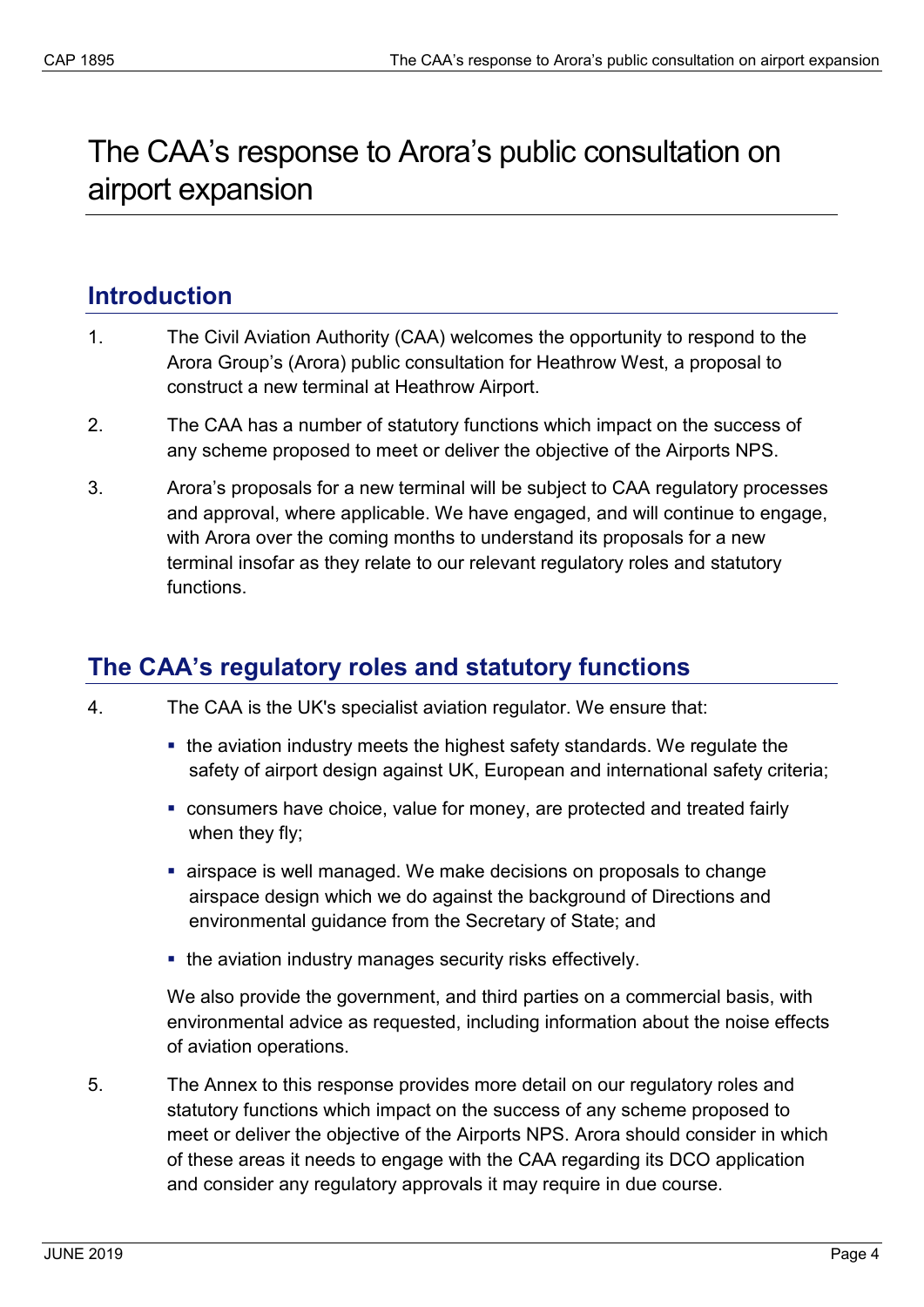## <span id="page-4-0"></span>**The CAA's role as a statutory consultee under planning law**

- 6. The CAA is prescribed as a statutory consultee under planning law<sup>[1](#page-4-1)</sup> and must be consulted on all proposed applications for Development Consent relating to an airport or which are likely to affect an airport or its current or future operation.
- 7. As a statutory consultee we will need to consider in due course whether we see any impediments to Arora's proposed development proceeding insofar as they relate to our regulatory roles and statutory functions. If we do identify any impediments we need to consider whether these can be appropriately managed and advise the Planning Inspectorate and Secretary of State accordingly. In order to provide a no impediments statement, we must be satisfied that there are no unacceptable safety, economic or airspace<sup>[2](#page-4-2)</sup> consequences arising from Arora's planning proposals that will prevent us giving our relevant regulatory approvals later on.
- 8. This will require Arora to engage with us on its proposals with sufficiently detailed and mature information so that we can provide meaningful advice and commentary and ultimately be satisfied that the 'no impediments' threshold has been met insofar as they relate to our regulatory roles and statutory functions.
- 9. There is no conflict between our regulatory functions and statutory consultee roles. Both cover the same duties, roles and responsibilities. As a statutory consultee, we will be engaging with Arora on its planning proposals insofar as they relate to our relevant regulatory roles and responsibilities which will continue in parallel to the planning process.
- 10. At this stage, we do not have any further comments on Arora's proposals contained in the consultation, but we will continue to engage with Arora to develop our understanding of its proposals in the coming months.

<u>.</u>

<span id="page-4-1"></span><sup>1</sup> Infrastructure Planning (Applications: Prescribed Forms & Procedure) Regulations 2009

<span id="page-4-2"></span> $2$  We do not propose to deal with aviation security matters in any no impediments statement. Any considerations of aviation security will be dealt with separately. The applicant should consider the requirements of the ANPS in this regard.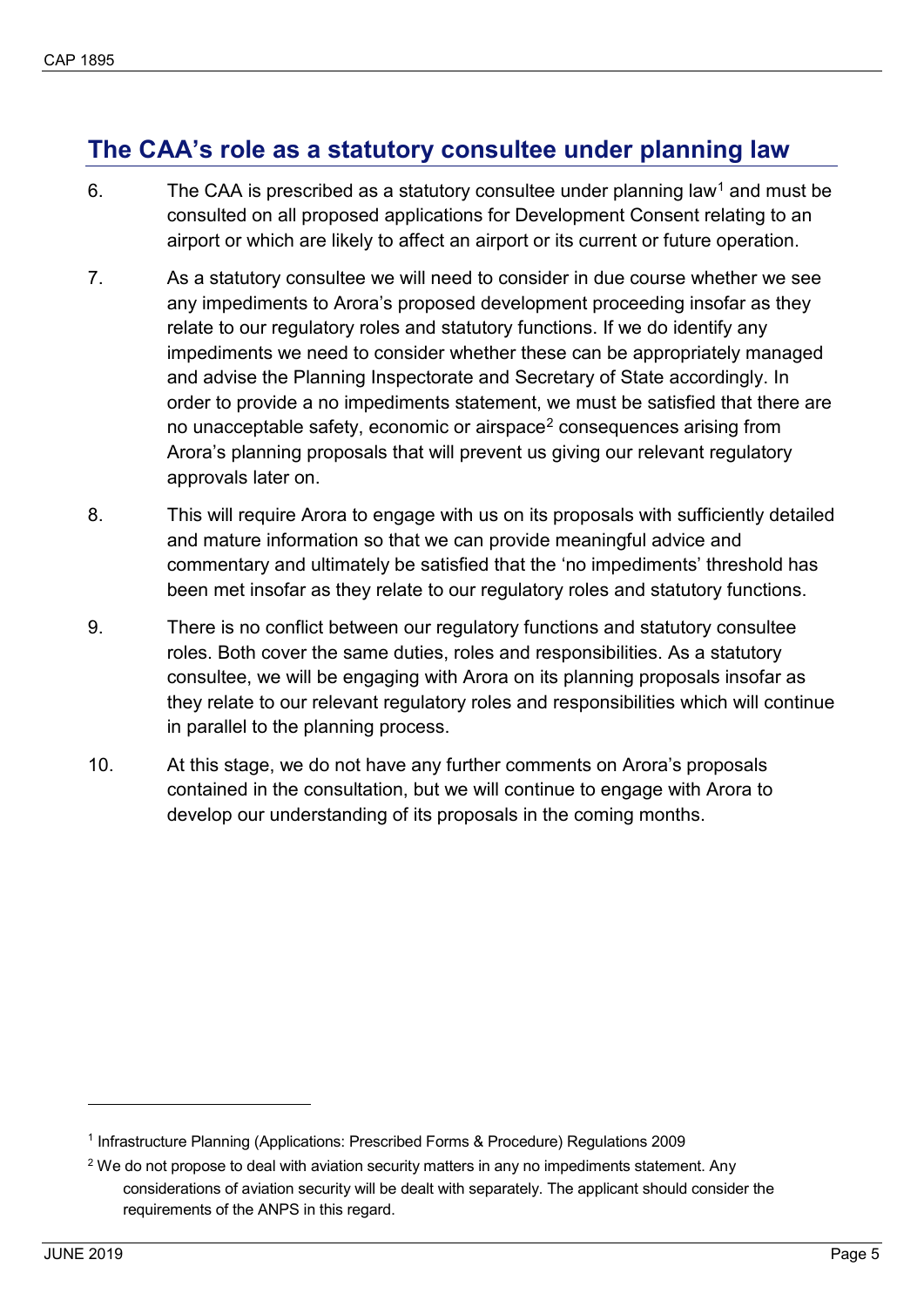#### **APPENDIX A**

# <span id="page-5-0"></span>The CAA's regulatory roles and statutory functions

1. This Annex sets out the CAA's regulatory roles and statutory functions with respect to the development of additional runway capacity in the south east of England.

### <span id="page-5-1"></span>**Economic regulation**

- 2. The CAA is the economic regulator of Heathrow Airport Limited (HAL), in accordance with its duties as set out in the Civil Aviation Act 2012 ("CAA12"). The CAA's primary duty is to carry out its functions "in a manner which it considers will further the interests of users of air transport services regarding the range, availability, continuity, cost and quality of airport operation services". The other matters to which we must have regard are set out in s.1(3) of the Act.
- 3. The CAA considers that capacity expansion is important to further the interests of air transport users. In line with the ANPS requirements, user's interests will be best served if expansion is cost-efficient, and sustainable, and seeks to minimise costs to users over its lifetime.
- 4. At present, neither Arora Group nor Heathrow West is an airport operator. As such, they are not regulated by the CAA under CAA12. If a DCO application to develop a new terminal were to be successful, and were it likely that the Arora Group or Heathrow West would become an airport operator, the CAA would need to undertake significant work to identify whether a regulatory regime would be required for the terminal and, if so, develop a regulatory regime accordingly. We have sought to provide initial information on the CAA's approach to dealing with some of the regulatory issues raised by potential alternative developers of new capacity at Heathrow Airport such as Heathrow West in a "Technical Information Note".[3](#page-5-2)
- 5. It is, however, important to note that it is for the Planning Inspectorate and the Secretary of State, not the CAA, to consider the merits of alternative DCO applications, with regard to whether they should proceed or not.
- 6. In CAP1782 "Economic regulation of capacity expansion at Heathrow: policy update and consultation"[4,](#page-5-3) we discussed our approach to alternative delivery

<u>.</u>

<span id="page-5-2"></span><sup>3</sup> Available online:

[https://www.caa.co.uk/uploadedFiles/CAA/Content/Accordion/Standard\\_Content/Commercial/Airports/File](https://www.caa.co.uk/uploadedFiles/CAA/Content/Accordion/Standard_Content/Commercial/Airports/Files/TechnicalInformationNote-HeathrowCapacityExpansion.pdf) [s/TechnicalInformationNote-HeathrowCapacityExpansion.pdf](https://www.caa.co.uk/uploadedFiles/CAA/Content/Accordion/Standard_Content/Commercial/Airports/Files/TechnicalInformationNote-HeathrowCapacityExpansion.pdf)

<span id="page-5-3"></span><sup>4</sup> Available online:<http://publicapps.caa.co.uk/modalapplication.aspx?appid=11&mode=detail&id=9064>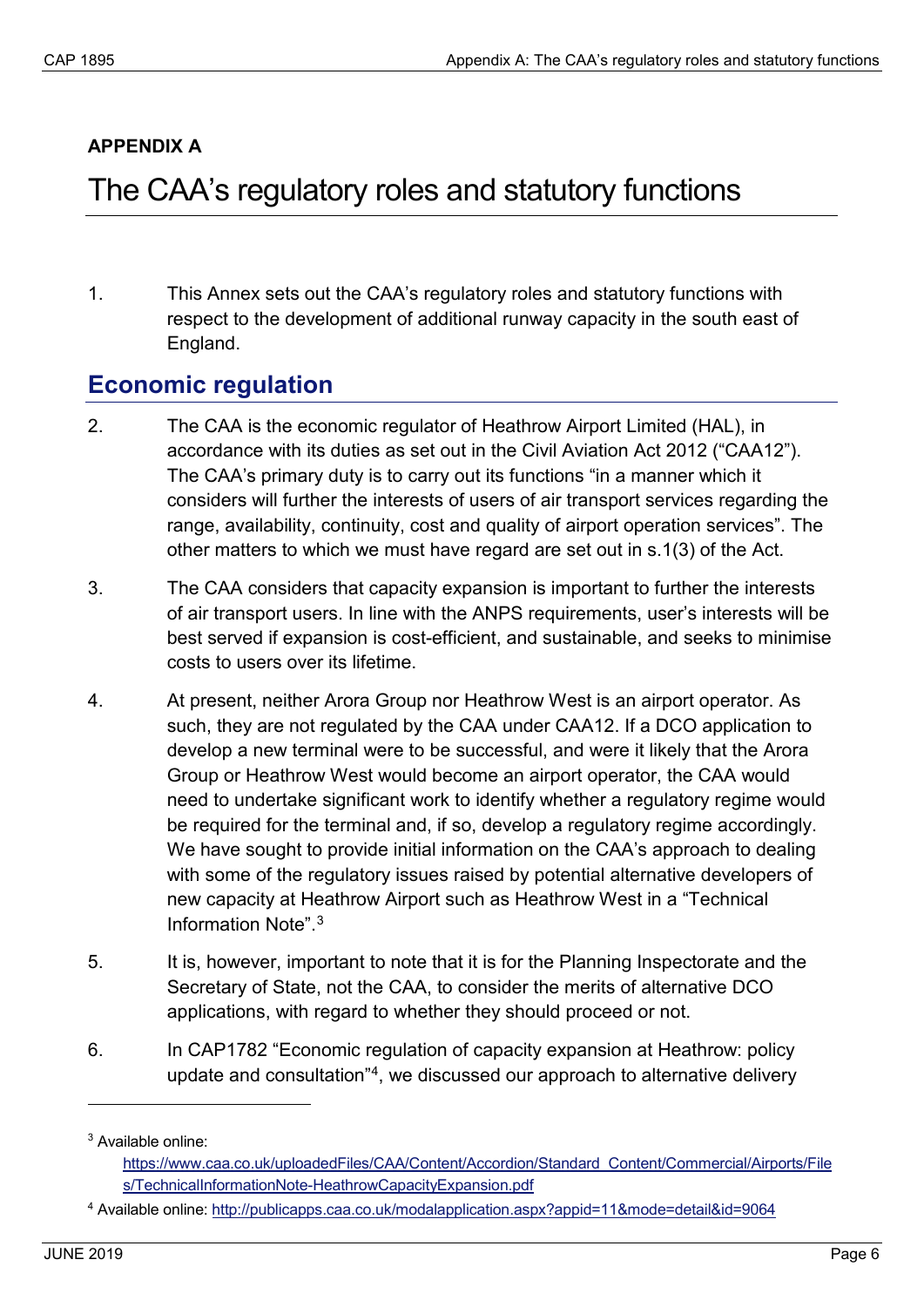arrangements for capacity expansion. We also published a report by Arcadis which assessed Arora's proposals for a new terminal at Heathrow airport<sup>[5](#page-6-1)</sup>. Based on the evidence available, we concluded that Arora's proposals were currently at a comparatively early stage of development, and not sufficiently detailed for us to reasonably apply our initial tests to decide whether to progress work on developing the regulatory regime to accommodate these proposals.

7. We will continue to engage with Arora on its proposals as they develop. As per CAP1782, we remain open to further dialogue on our tests, how Arora might best provide the information necessary for us to gain a fuller understanding of its plan, as well as other relevant matters, and we will seek to develop the regulatory framework in a way consistent with furthering the interests of consumers.

## <span id="page-6-0"></span>**Safety**

The CAA has a number of safety oversight responsibilities in the UK. The CAA oversees the safety of aircraft and air navigation, the control of air traffic, air traffic services personnel, the licensing of aerodromes and air crew. In recent years, the European Commission, the European Aviation Safety Agency (EASA) and International Civil Aviation Organisation have played an increasingly significant role.

- 10. The CAA is the national supervisory authority for the certification of air navigation services (ANS) providers covering the requirements of Regulation (EU) No. 1035/2011. Those requirements include technical and operational competence and capability, specific requirements for the provision of air traffic services, meteorological services, aeronautical information services and communication, navigation or surveillance services.
- 11. The CAA is also the designated competent authority for the licencing of aerodromes under Regulation (EU) No. 139/2014. The licensing process ensures continuous oversight of safety standards at civil aerodromes. Since this regulation came into force in 2014, Heathrow Airport's aerodrome licence has been converted to an EASA compliant licence.
- 12. Safety assurance of proposed changes can only be provided if the proposer submits to the approving authority a fully detailed concept of operations for how it intends to achieve an acceptable level of safety.
- 13. It might not be possible to issue some approvals without trialling the operation first. In such circumstances, permission to operate a trial may sometimes be given so that the operator can demonstrate that the concept works as intended (potentially with further mitigating action required to ensure the concept meets all requirements)

-

<span id="page-6-1"></span><sup>5</sup> Available online:<http://publicapps.caa.co.uk/modalapplication.aspx?appid=11&mode=detail&id=9062>